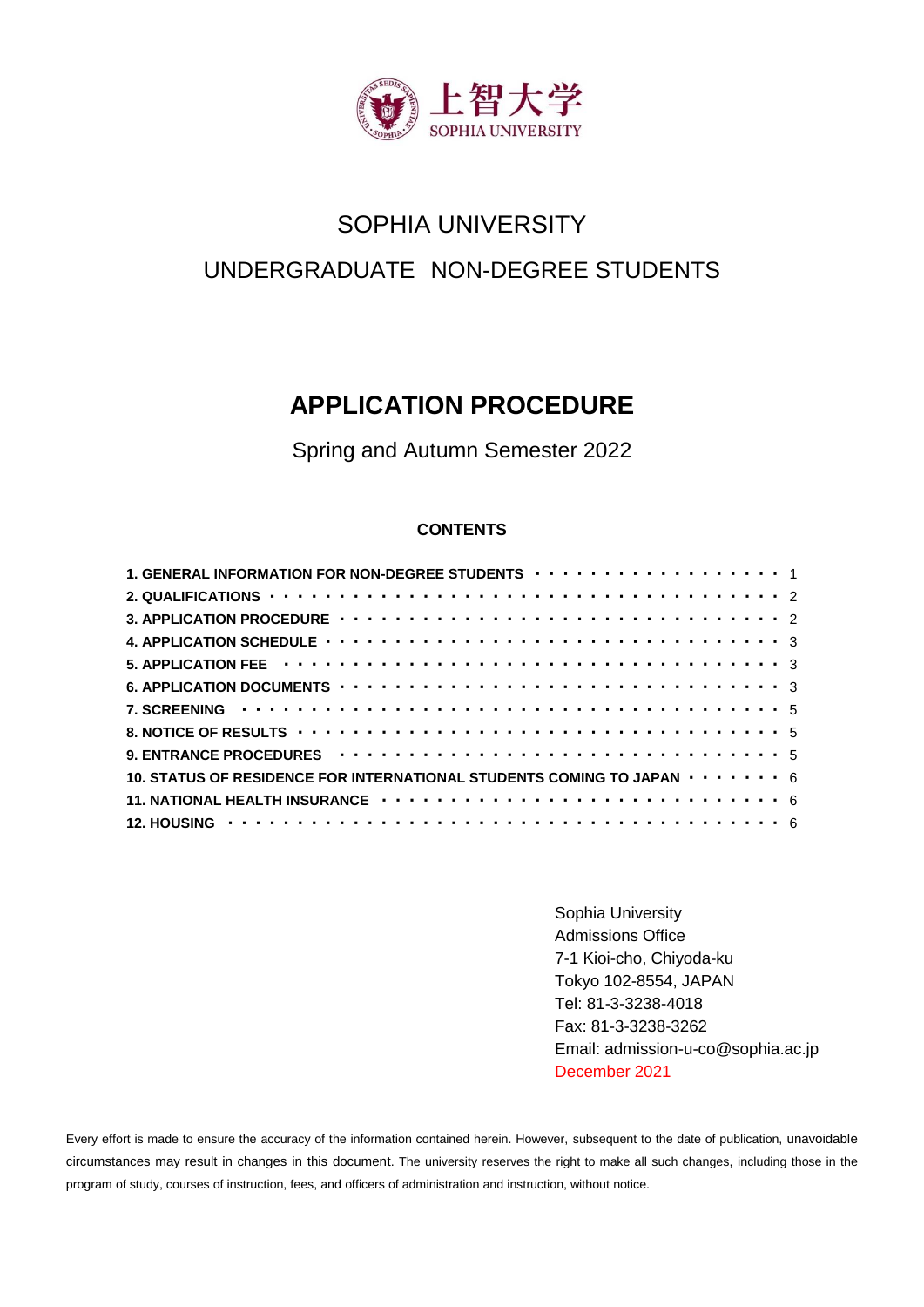## **I. GENERAL INFORMATION FOR NON-DEGREE STUDENTS**

## **Student Status**

Non-degree students are those who enroll in either the Faculty of Liberal Arts (FLA) or Center for Language Education and Research (CLER) to take undergraduate courses and obtain credits but do not intend to receive an academic degree. This status is applicable only to international students who will enroll as full-time students.

## **Tracks and Fields of Study**

There are two tracks for Non-degree students. (1) English Track (FLA) and (2) Japanese Intensive Track (CLER). Applicants are required to choose one of the tracks at the time of application.

#### English Track

- ・Comparative Culture (Art History / Visual Culture, Literature, Religion-Philosophy)
- ・International Business and Economics
- ・Social Studies (Anthropology-Sociology, History, Political Science)
- ・Japanese Studies
- ・Japanese Language Regular Program
- Students who intend to take classes from the above fields will enroll in the Faculty of Liberal Arts (FLA).

#### Note:

- ・ All courses (except Japanese Language Regular Program) in this track are conducted in English.
- ・ For the courses listings, please refer to the FLA website: https://www.sophia.ac.jp/eng/program/undergraduate\_c/UG\_LA/
- ・ FLA core programs (for degree-students) and language programs other than Japanese are not open to non-degree students.
- ・ Japanese Language Regular Program is for a) beginners of Japanese or b) intermediate-advanced level students who do not intend to take the Japanese Language Intensive Program (JLIP). In the Japanese Language Regular Program, 100-minute classes meet four or five times a week. Students take placement test before course registration. English is occasionally used for instruction when necessary.

#### Japanese Intensive Track A

This track is for students who would like to take Japanese Language Intensive Program (JLIP). JLIP is an intensive course for those who study Japanese as a foreign language. In the JLIP, 100-minute classes meet twice a day (9:00 to 12:35) from Monday through Friday. English is occasionally used for instruction when necessary. There are four levels, and the lowest level is for students who have reached a level N5 in Japanese Language Proficiency Test (日本語能力試験) or equivalent.

All students who plan to take JLIP must take a language placement test before course registration, and will be assigned to a level on the basis of the results of the placement test.

#### Note:

・Level N5 in the Japanese Language Proficiency Test corresponds to completing 150 hours of study at university (1-2 semesters). Those who have not reached this level cannot apply for this track.

・For the courses listings, please refer to: www.sophia-cler.jp/study/ja/lesson

・Students in the Japanese Intensive Track must take Japanese Intensive courses. In principle, courses offered by other faculties can not be taken.

#### Japanese Intensive Track B (日本語集中講座 B)

This track is designed for Chinese character users and Asian students. For more information, please refer to another application booklet "日本語集中講座 B 募集要項" for this track.

## **Accreditation**

The academic programs of the non-degree programs are chartered by the Japanese Ministry of Education, Culture, Sports, Science and Technology. Credits earned are fully recognized by major universities in the United States of America and elsewhere.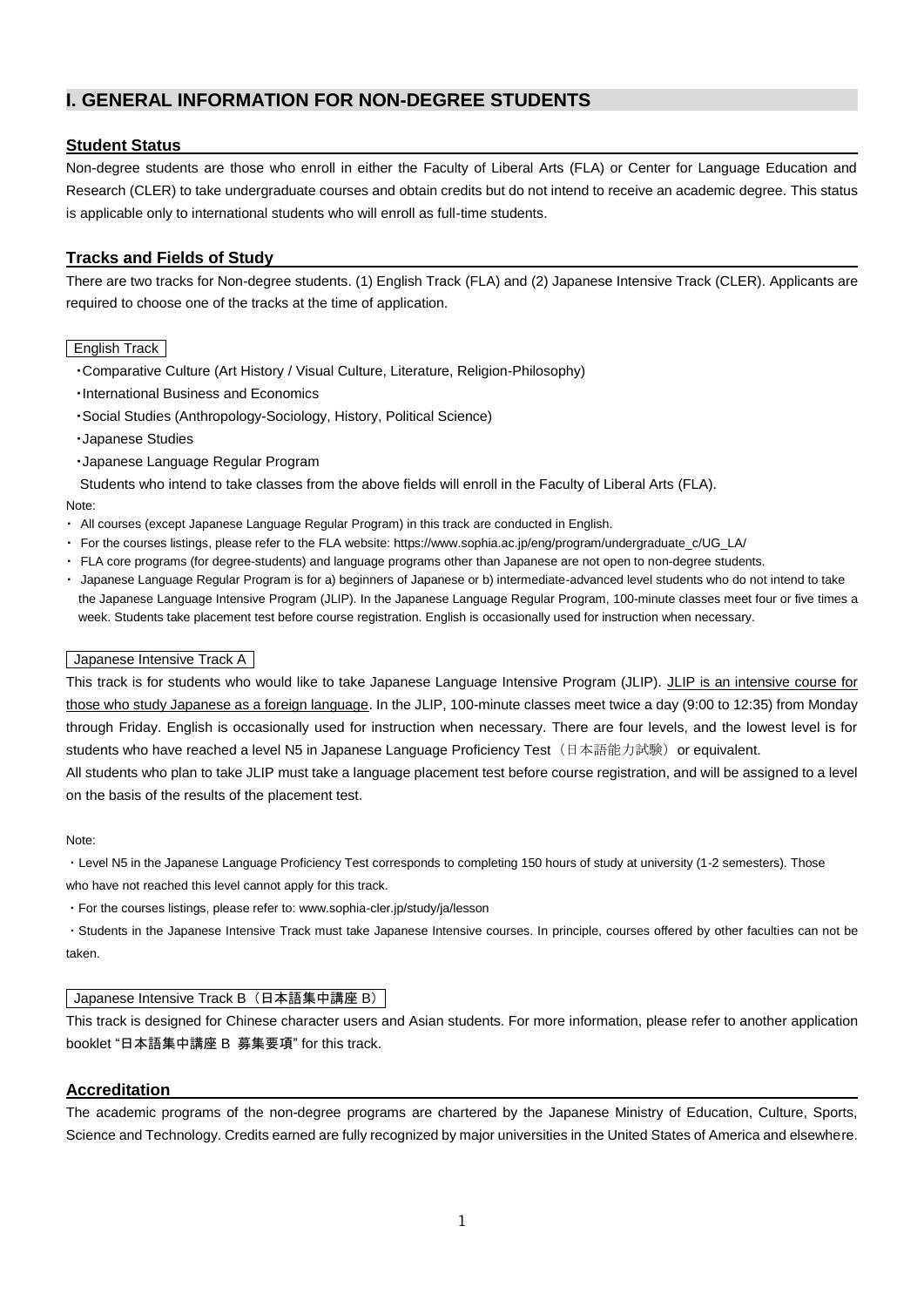## **The Academic Calendar**

There are two semesters, beginning in April and September. Each semester consists of 15 weeks of classes, including final examinations.

Spring Semester 2022

Entry date for Sophia University: April 1, 2022 (Classes start in early April and end at the end of July)

Autumn Semester 2022

Entry date for Sophia University: September 21, 2022 (Classes start in late September and end in late January)

## **Period of Study**

The period of study is either one semester or two semesters.

#### **Requirement for Enrollment**

Students are required to register for at least 10 hours of class time (equivalent to 6 classes) per week. If a student fails to register for courses in a given semester, or fails to meet the deadline for tuition payment, he/she will lose his/her student status at Sophia.

#### **Financial Aid**

There is no scholarship available for non-degree students at Sophia University.

## **II. QUALIFICATIONS**

Those who have completed at least one semester at degree-conferring institution(s) as a regular student at the time of application.

Note: There is a chance that those who have attended a school in Japan with a status of "auditor" or "non-degree" before might not be able to obtain the same type of visa again under the policy of the Japanese Immigration Bureau.

## **III. APPLICATION PROCEDURE**

Application is accepted through the following steps. Make sure to complete each step.

- A. Prepare the following.
	- -Application materials (see **APPLICATION DOCUMENTS**)
	- -Digital face photo (color)
	- -PC and printer

**B.** On the on-line application website, register the following to create your "My Page."

-Email address

-Face photo

-Basic information

For more information about the website, refer to the guide on **[www.guide.52school.com/guidance/net-sophia-parallel/eng](http://www.guide.52school.com/guidance/net-sophia-parallel/eng).**

Note: Important information will be sent to the registered email address until enrollment in Sophia. Make sure to use an email address which will always be able to access even after leaving your current school.

C. In your "My Page," enter all the required application information.

You can only update information during the on-line application period.

- D. Pay the application fee (see **APPLICATION FEE**) and submit the application online. This step does not finish the application. Go on to the next step to finalize the application.
- E. Send the printed application forms and all the other documents listed on **APPLICATION DOCUMENTS** to the Admissions Office of Sophia University by post mail.

Note:

- -Applicants must use a trackable shipping service.
- -Test scores must be sent directly to Sophia University (see **APPLICATION DOCUMENTS**).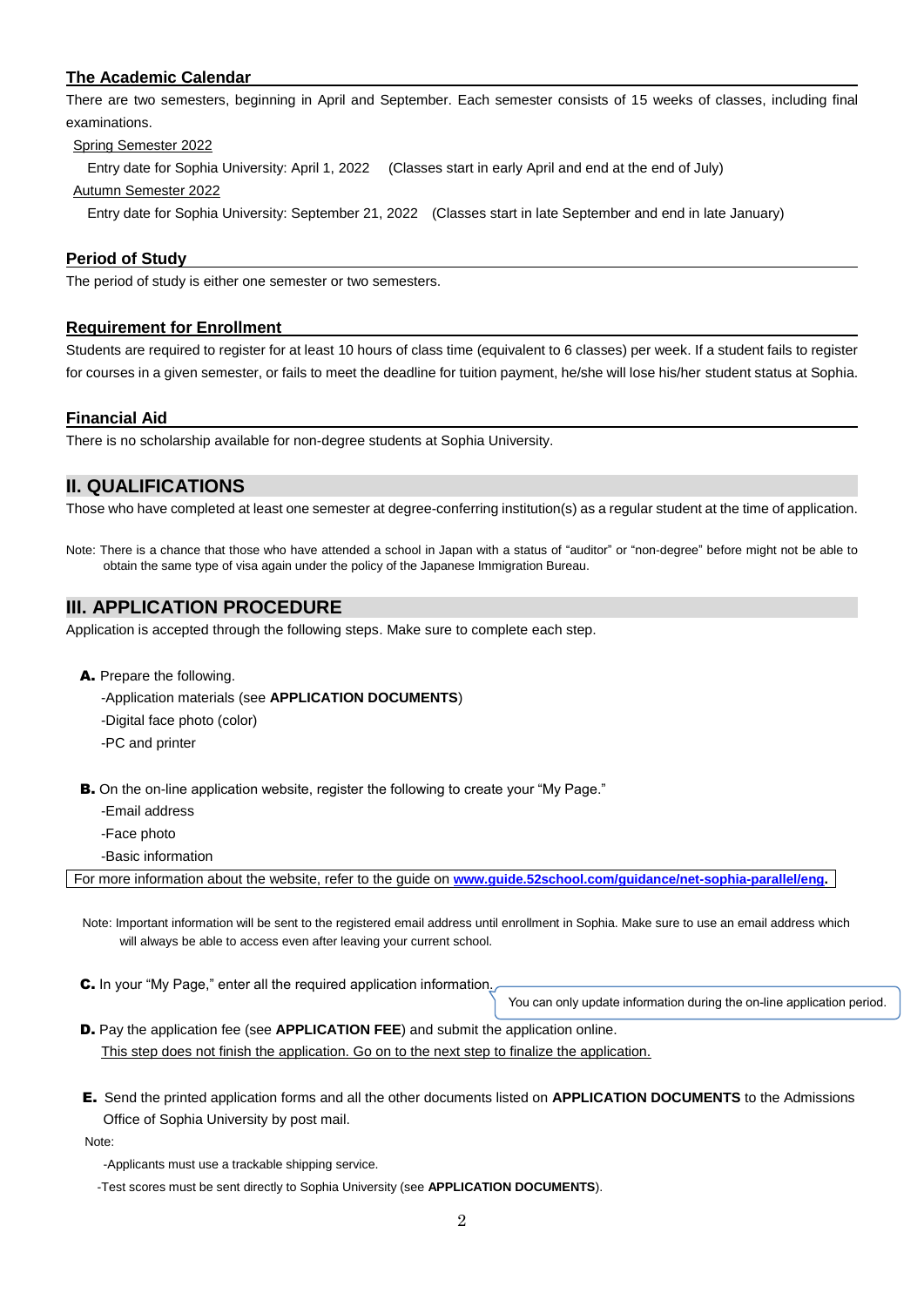-Documents sent directly from schools are also accepted.

For reference, your reference number will be available on your "My Page" two weeks before the notice of results date.

## **IV. APPLICATION SCHEDULE**

## **For Spring 2022 entry (April)**

| <b>Application Period (on-line)</b>          | October 1, 2021, 10:00 a.m. ~ October 22, 2021, 11:59 p.m. (JST*) |
|----------------------------------------------|-------------------------------------------------------------------|
| Application Materials Receipt Deadline       | October 29, 2021**                                                |
| Notice of Results                            | November 22, 2021, 10:00 a.m. (JST*)                              |
| Matriculation Deadline for Admitted Students | December 17, 2021                                                 |

## **For Autumn 2022 entry (September)**

| <b>Application Period (on-line)</b>          | March 4, 2022, 10:00 a.m. ~ March 25, 2022, 11:59 p.m. (JST*) |
|----------------------------------------------|---------------------------------------------------------------|
| Application Materials Receipt Deadline       | April 1, 2022**                                               |
| Notice of Results                            | April 25, 2022, 10:00 a.m. (JST*)                             |
| Matriculation Deadline for Admitted Students | May 27, 2022                                                  |

\* Date and time are based on Japan Standard Time.

\*\*Application materials must reach Sophia Admissions Office by the deadline. Late applications may be refused.

## **V. APPLICATION FEE**

## **35,000 yen**

On-line payment handling fee of 990 yen will be charged in addition to the application fee.

For applicants residing in Japan, complete payment by one of the indicated methods; credit card, on-line banking, convenience stores, bank ATM Pay-easy service. Debit card payment is not accepted. Overseas applicants who do not hold a Japanese bank account should complete payment by credit card only.

Payment must be completed during the application period and by 11:59 p.m. (JST) of each on-line application deadline. After the deadline, application will not be accepted. The application fee is non-refundable once paid.

\*In case the window shuts down during STEP 3, go to STEP 4 to continue the payment process.

\*The name of the payer does not need to match the applicant's name.

\*\*Please note that the payment at a convenience store could take a while to complete.

## **VI. APPLICATION DOCUMENTS**

The following documents (A to I) except the official test scores of TOEFL<sup>®</sup>/IELTS (optionally official documents from schools/recommenders) should be enclosed in an envelope and sent to the following address by express traceable mail or international courier service.

They must reach Sophia Admissions Office by the deadline of submission. Late application may be refused. On the envelope, please make sure to write:

**SOPHIA UNIVERSITY ADMISSIONS OFFICE 7-1 KIOI-CHO, CHIYODA-KU, TOKYO 102-8554 JAPAN NON-DEGREE (Spring or Autumn) APPLICATION**

102-8554 東京都千代田区紀尾井町7-1 上智大学入学センター NON-DEGREE (Spring or Autumn) 出願書類在中

#### Note:

・ Documents printed in languages other than English or Japanese should be translated into English and certified by a school official or an official agency, such as an embassy or consulate.

or

・ If an original document cannot be reissued (e.g. a school report handwritten by a teacher), a copy certified by the school official (Principal or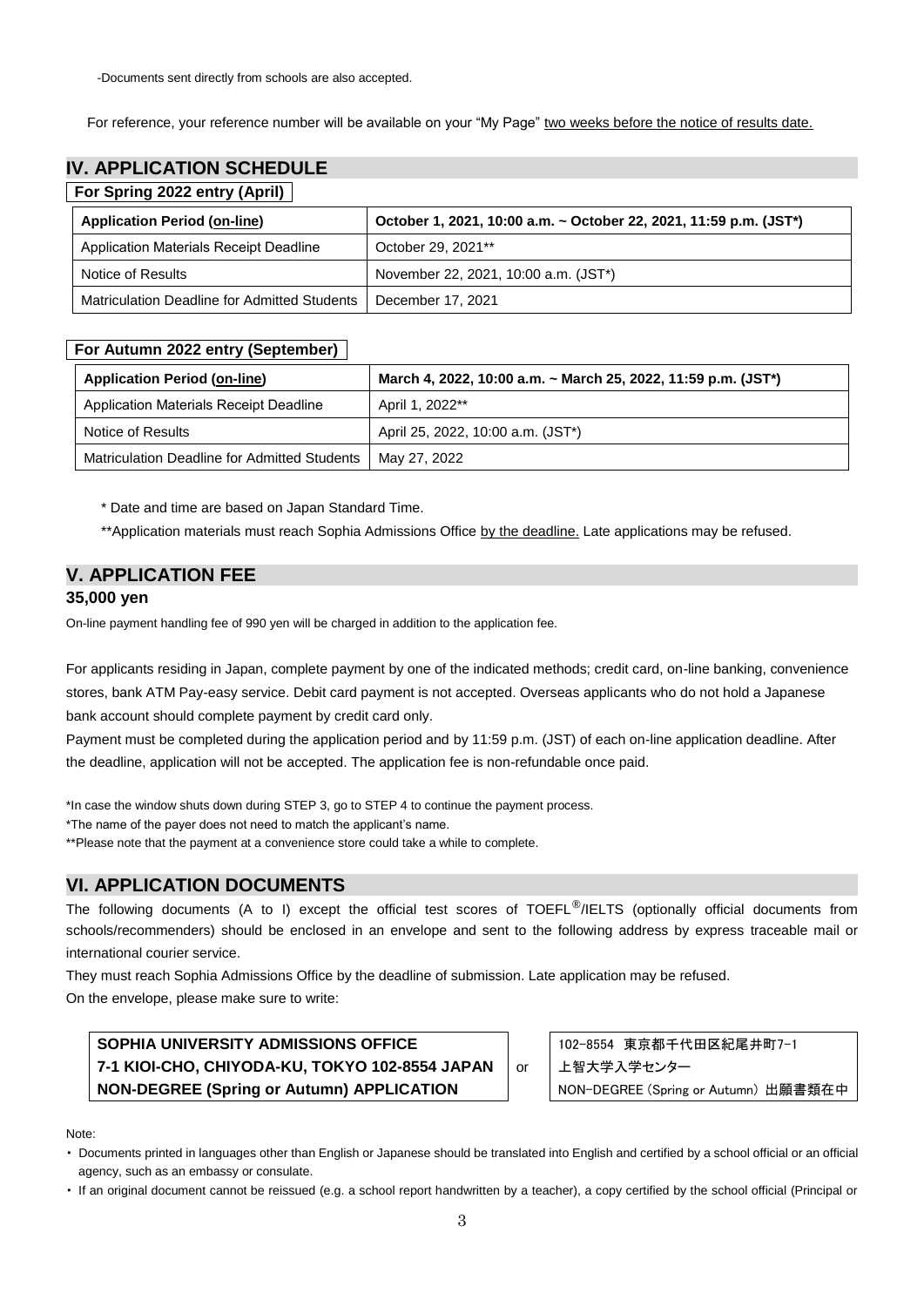Registrar) or Sophia Admissions Office is acceptable.

・The reference number will be available on your MyPage two weeks before the notice of results.

・ The application documents once submitted are not returnable.

#### **A. Application Forms (3 pages)**

Application forms should be filled out through the on-line application website

**[www.guide.52school.com/guidance/net-sophia-parallel/eng](file://///j-k19fs01.clnet.local/dept/学事局/入学ｾﾝﾀｰ/(17)国際教養学部入試・Non-Degree/(2-2)入試要項/2022年度/ND/www.guide.52school.com/guidance/net-sophia-parallel/eng)** and printed out after the application fee payment.

#### **B. Essay (use a provided form)**

The applicant must give the reasons for wishing to study at Sophia University's non-degree program on the provided form. For English Track applicants: The application essay should be approximately 500 words in length and written in English. For Japanese Intensive Track applicants: The application essay should be written in either English (approx. 500 words in length) or Japanese (approx. 800 letters in length).

#### **C. Official Transcript(s)**

An official transcript showing all courses taken and grades received from the most recent academic institution attended must be submitted. The transcript should be certified by a school official and be officially sealed in a school envelope.

#### **D. Proof of Language Proficiency**

## **For English Track applicants**

Applicants must prove their English proficiency by taking the **TOEFL** ® (including Special Home Edition) or the **IELTS** (Academic).

It should be taken not more than two years before the time of application. The official test score must be delivered directly to Sophia from each testing institution. When registering for these tests, be sure to indicate Sophia University to ensure that your

official scores is sent to Sophia University. For information about TOEFL<sup>®</sup> and IELTS and test registration, please refer to the

following websites.

**TOEFL**®**:** www.ets.org/toefl <code: 0819>

**IELTS:** [www.ielts.org](http://www.ielts.org/)

Note:

・For TOEFL®, please enter your MyBest™ scores during the on-line application.

• TOEFL<sup>®</sup> or IELTS can be waived if a student has studied at least five years out of the last six years in an institution where English is the primary

medium of instruction, or holds a C2 on Cambridge ESOL Examination (Official test result is required).

・TOEFL® ITP and IELTS Indicator are not acceptable.

#### **For Japanese Intensive Track applicants**

Applicants should show their Japanese and English proficiency level by submitting the test results mentioned as follows.

-For Japanese proficiency, test results of Japanese Language Proficiency Test (日本語能力試験)or J-Test

-For English proficiency, TOEFL® (including ITP), IELTS, TOEIC (including IP).

In addition, applicants should submit a report of their previous experiences in studying Japanese, and any background information including history of residence, language used at home, and any experience of previous contact with Japanese. The report should be one page of A4 in the format of your own choice.

Note: TOEFL<sup>®</sup>, IELTS or TOEIC can be waived if a student has studied at least five years out of six years in an institution where English is the primary medium of instruction, or holds a C2 on Cambridge ESOL Examination.

#### **E. Two Letters of Recommendation (use a form provided)**

Letters of recommendation from two teachers and/or officials of the most recent school(s) attended by the applicant must be submitted. They should be written in either English or Japanese. Each letter must be sealed in a separate envelope with the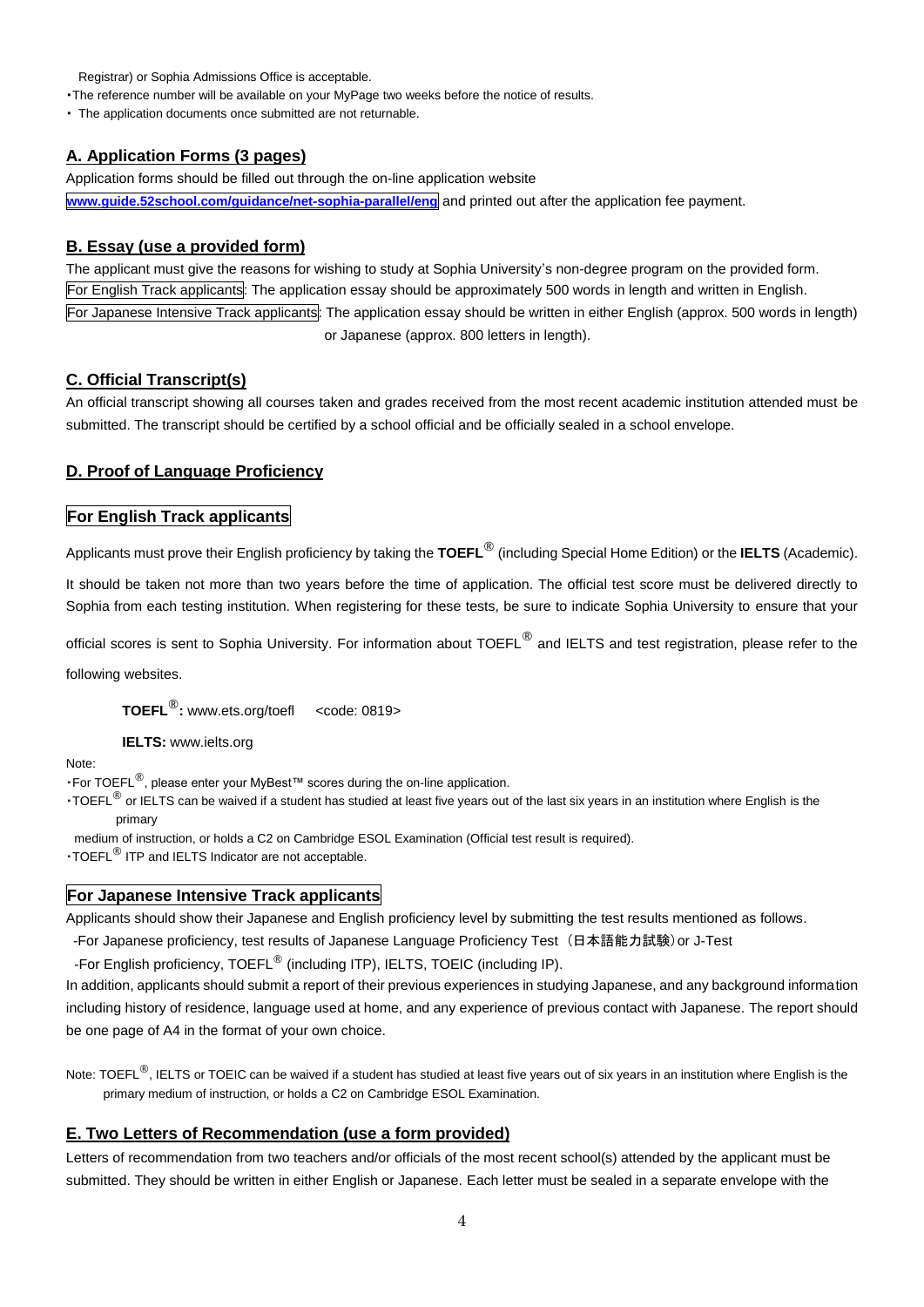recommender's signature written across the seal.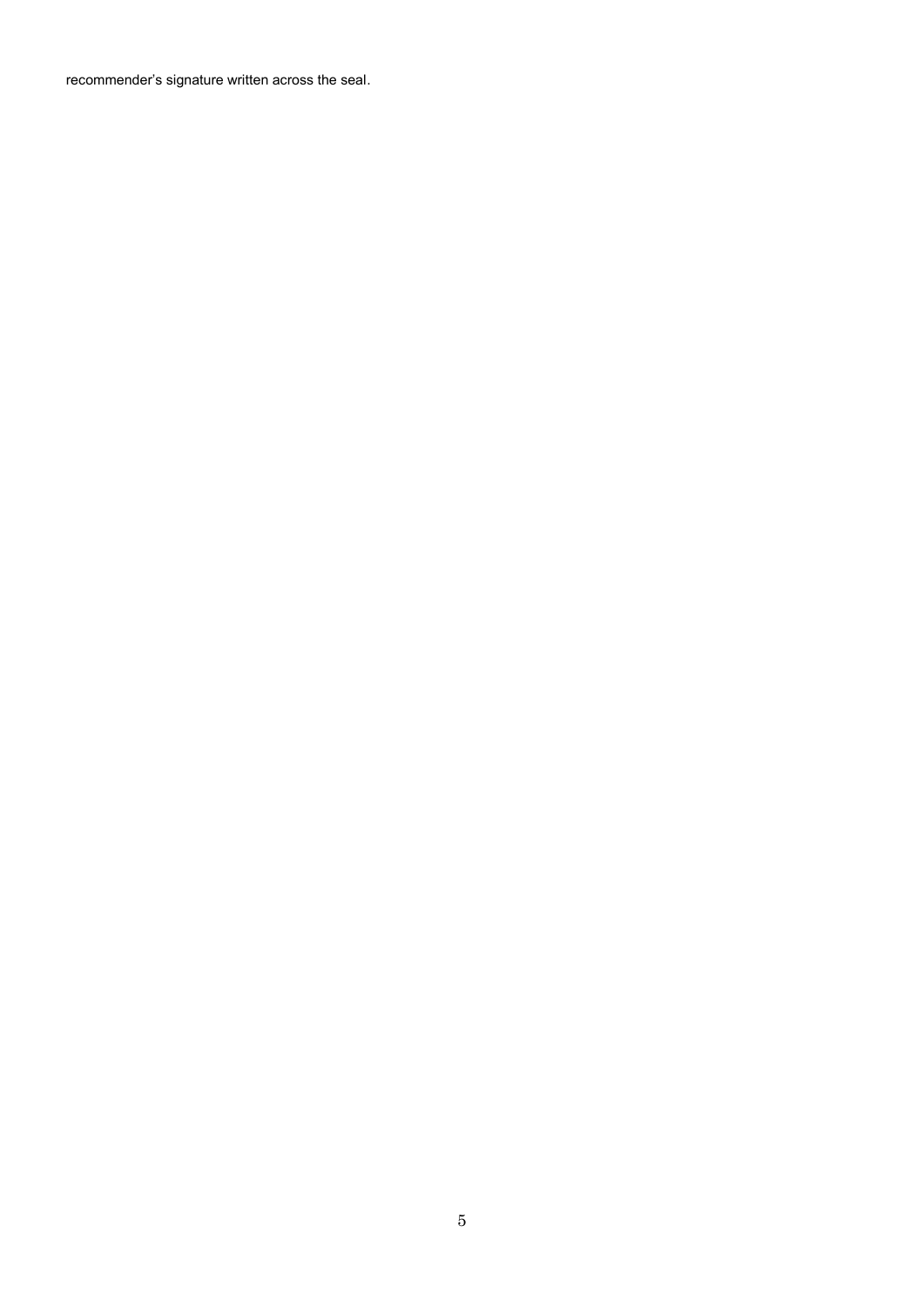## **F. Photocopy of Passport (for those who hold a nationality other than Japan)**

This is to check your full name.

-Those who have dual nationalities, please submit a photocopy of passport for the nationality other than Japan.

-Those who do not have a passport, please submit a photocopy of an ID.

## **G. Certificate of Health (use the form provided)**

A medical certificate completed within the previous 6 months, signed by a practicing physician and indicating that the applicant is physically fit to attend university and do the required academic work, must be submitted.

Note: Any applicants with physical conditions that might require special attention when undertaking university work should notify the Sophia Admissions Office in writing before the application period.

## **H. Standardized Test Scores (optional)**

If an applicant has taken one of the following in the past, submission of results is recommended.

1) SAT Scores <code: 0819> 2) ACT Scores <code: 5575> 3) IB (International Baccalaureate) Diploma

## **I. Application Materials Checklist (use the form provided)**

Check the items you enclose in your application.

## **VII. SCREENING**

Decision on acceptance or rejection will be based on screening of documents submitted by the applicant.

## **VIII. NOTICE OF RESULTS**

Applicants can confirm their acceptance/rejection from "Admissions Decision" on "My Page" through

**[www.guide.52school.com/guidance/net-sophia-parallel/eng](http://www.guide.52school.com/guidance/net-sophia-parallel/eng)**

from 10:00 a.m. (JST) on the results-notice date (see **APPLICATION SCHEDULE**).

Note: ・Servers may be slow if too many people access at the same time.

・The registered email address and the password will be required to log into "My Page."

・No physical materials will be sent to applicants from the Sophia Admissions Office.

A letter of acceptance can be printed out from "My Page."

・Sophia University will not disclose the results of an application by telephone, fax or e-mail.

・Acceptance is valid only for the semester specified in the letter of acceptance.

## **IX. ENTRANCE PROCEDURES**

For details, please refer to the booklet of "Entrance Procedures" available on "My Page" through

**[www.guide.52school.com/guidance/net-sophia-parallel/eng](http://www.guide.52school.com/guidance/net-sophia-parallel/eng)**

## **Payment of Fees Due Prior to University Entrance and Submission of Necessary Documents**

To secure admission, a newly admitted student must pay the fees prior to University entrance and submit the necessary documents to the Sophia Admissions Office by the matriculation deadline (see **APPLICATION SCHEDULE**).

1. Click "Entrance Procedures" on "My Page" to download the booklet of "Entrance Procedures."

Please read through all the information and follow the instructions in this booklet to secure admission.

- 2. Choose the program to start entering the required information and upload a face photo online.
- 3. Print out the designated documents (payment slip for payment in Japan, Student Record / Pledge).
- 4. Complete the payment of the fees and post mail the required documents by the matriculation deadline.